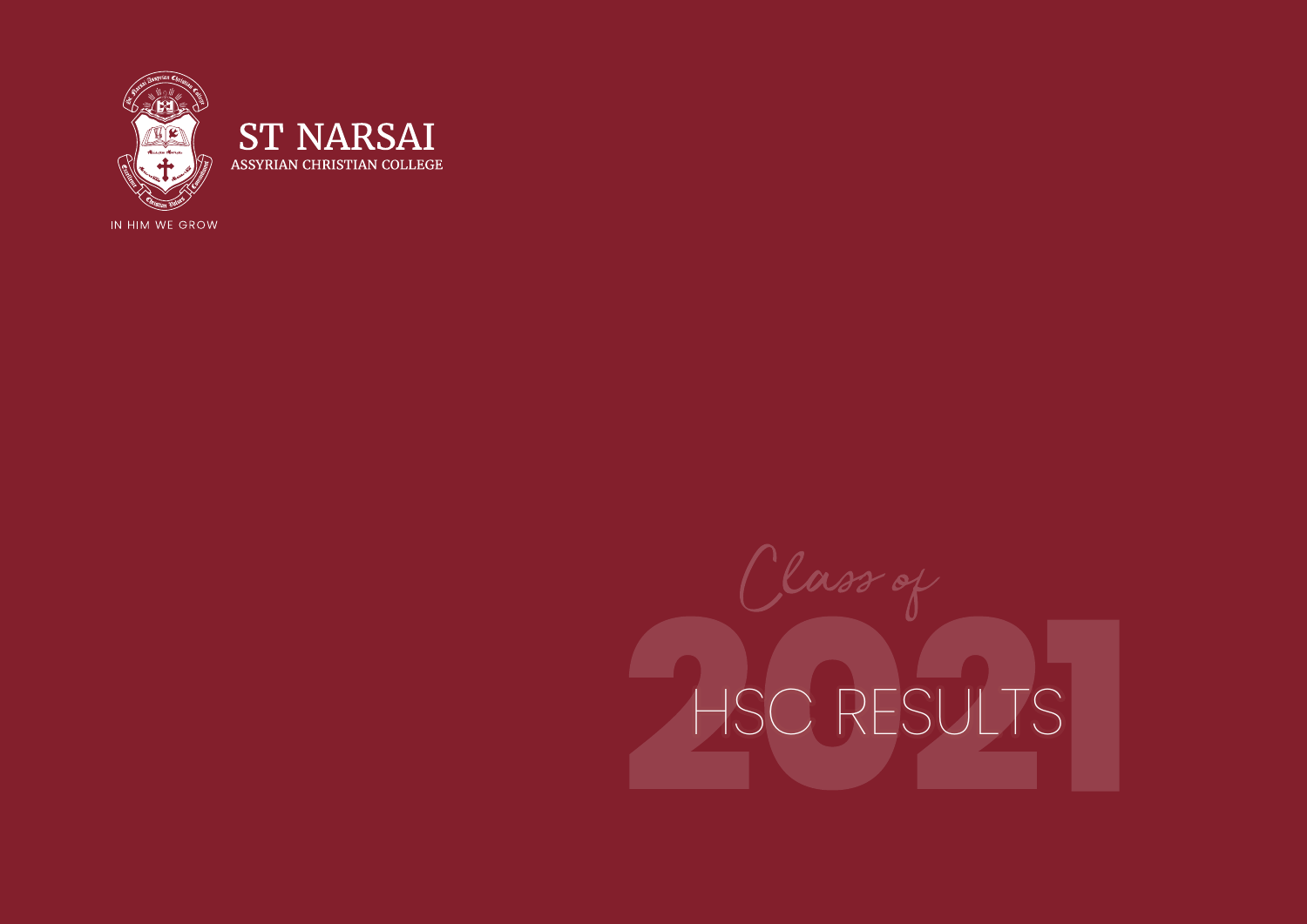Congratulations to the graduating class of 2021. We are extremely proud of all their achievements during the difficult year. Our students showed their resilience, dedication and perseverance and put in countless hours of hard work to achieve outstanding results in their HSC.

We are proud to share with you the following highlights.



## 2021 College DUX | Top ATAR

## **Eshtaarr Youkhana** with an ATAR of **99.00**

Eshtaarr received a Band 6 in the following:

- Chemistry
- Mathematics Extension 2
- Physics
- Mathematics Advanced *(Accelerated 2020)*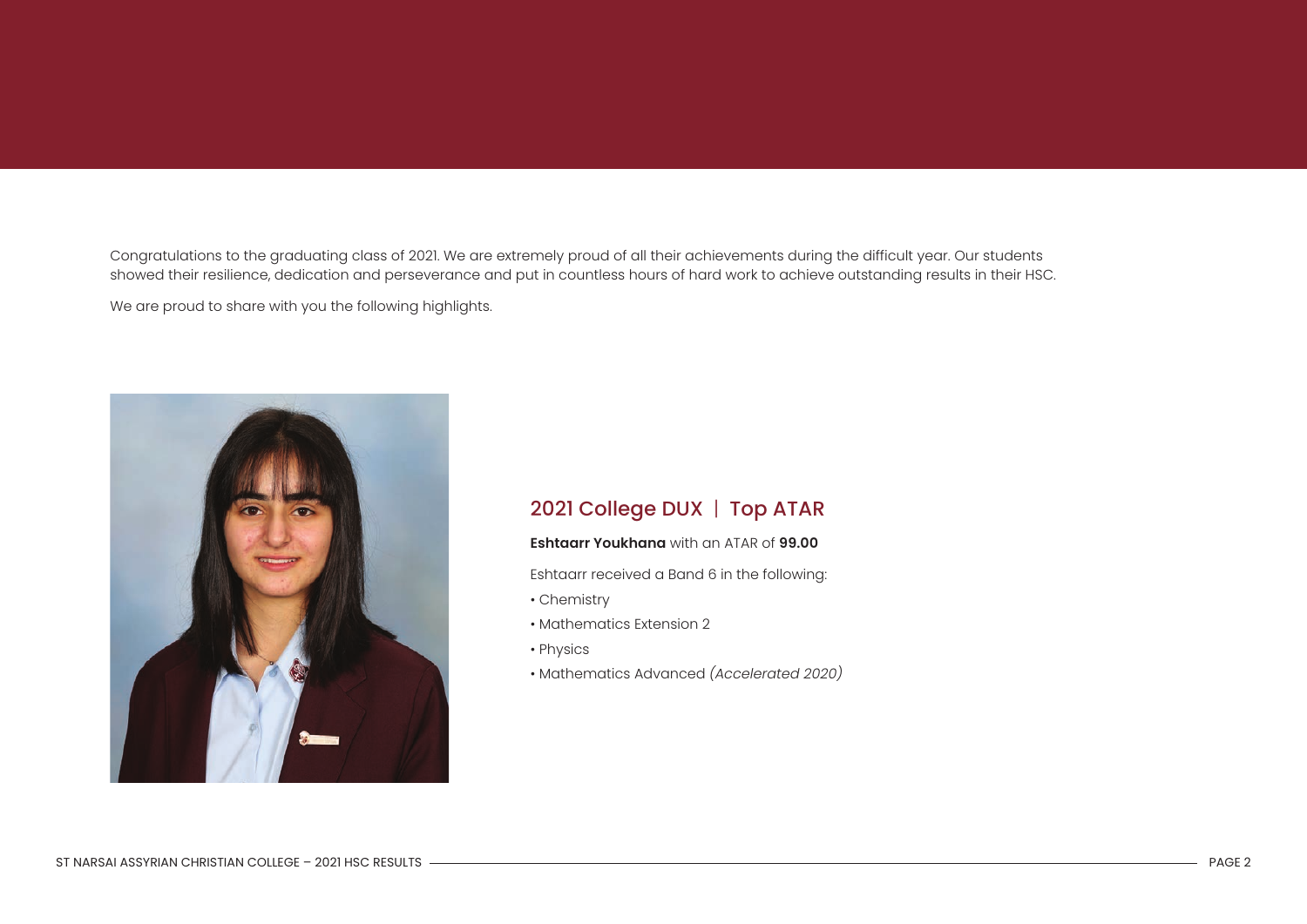## Distinguished Achievers

20 students were in the Distinguished Achievers list, receiving a mark of 90 or higher in one or more of their subjects. This led to our best success rate with 40 Band 6 or E4 results across different subjects.

| <b>Student</b>      | <b>Band 6 or equivalent achieved</b>                                                                                                                |
|---------------------|-----------------------------------------------------------------------------------------------------------------------------------------------------|
| Marina Al Ishaq     | . Biology . Community and Family Studies . Personal Development, Health and Physical Education                                                      |
| Maryam Alquoza      | • Design and Technology • Textiles and Design*                                                                                                      |
| Sabrina Bizhn       | • Legal Studies • Society and Culture                                                                                                               |
| Angelina Daniel     | . Community and Family Studies . Personal Development, Health and Physical Education . Society and Culture                                          |
| <b>Marina David</b> | . Business Studies . Community and Family Studies. Personal Development, Health and Physical Education<br>· Mathematics Advanced (Accelerated 2020) |
| Symona Gabriel      | • Ancient History • Personal Development, Health and Physical Education • Mathematics Advanced (Accelerated 2020)                                   |
| Mariam Isago        | • Community and Family Studies • Society and Culture                                                                                                |
| Nenb Isago          | • Community and Family Studies • Society and Culture                                                                                                |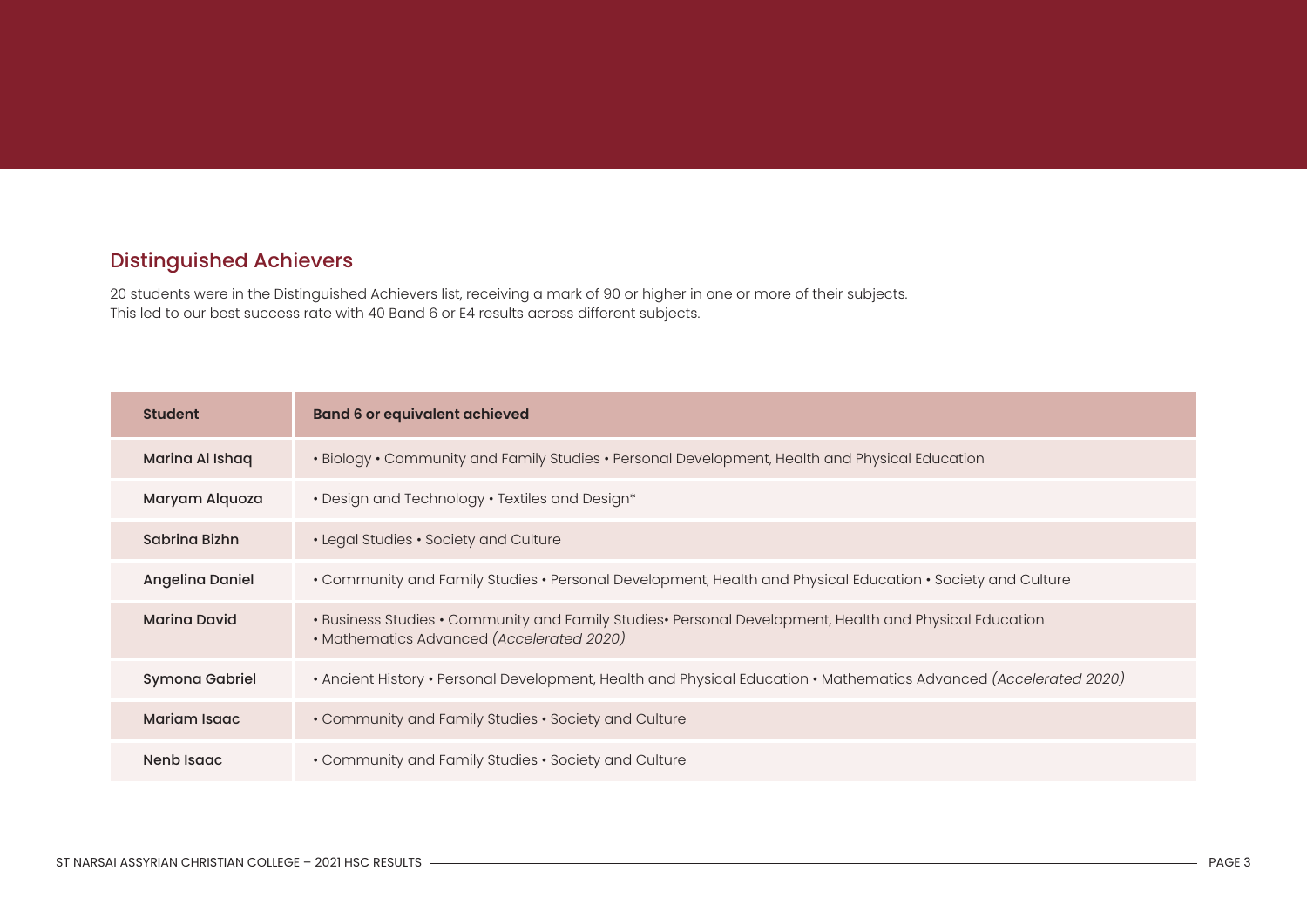| <b>Student</b>         | <b>Band 6 or equivalent achieved</b>                                                                       |
|------------------------|------------------------------------------------------------------------------------------------------------|
| <b>Adriana Ismaiel</b> | . Business Studies . Community and Family Studies . Personal Development, Health and Physical Education    |
| <b>Sandy Karow</b>     | • Personal Development, Health and Physical Education • Society and Culture                                |
| Natalie Khoshaba       | · Society and Culture                                                                                      |
| <b>Mariam Malko</b>    | · Society and Culture • With a Distinction for her Personal Interest Project                               |
| <b>Mario Nazar</b>     | • Mathematics Advanced Accelerated                                                                         |
| Anthony Ochana         | • Mathematics Advanced • Mathematics Extension 1 (Accelerated)                                             |
| Joshua Odicho          | • Mathematics Extension 2 • Mathematics Advanced (Accelerated 2020)                                        |
| <b>Rita Roel</b>       | · Society and Culture                                                                                      |
| James Shemoon          | · Legal Studies                                                                                            |
| Marie Tooma            | . Ancient History . Business Studies . Legal Studies . Personal Development, Health and Physical Education |
| Nora William           | . Music 1 · Society and Culture                                                                            |
| Eshtaarr Youkhana      | • Chemistry • Mathematics Extension 2 • Physics • Mathematics Advanced (Accelerated 2020)                  |

the control of the control of the control of the control of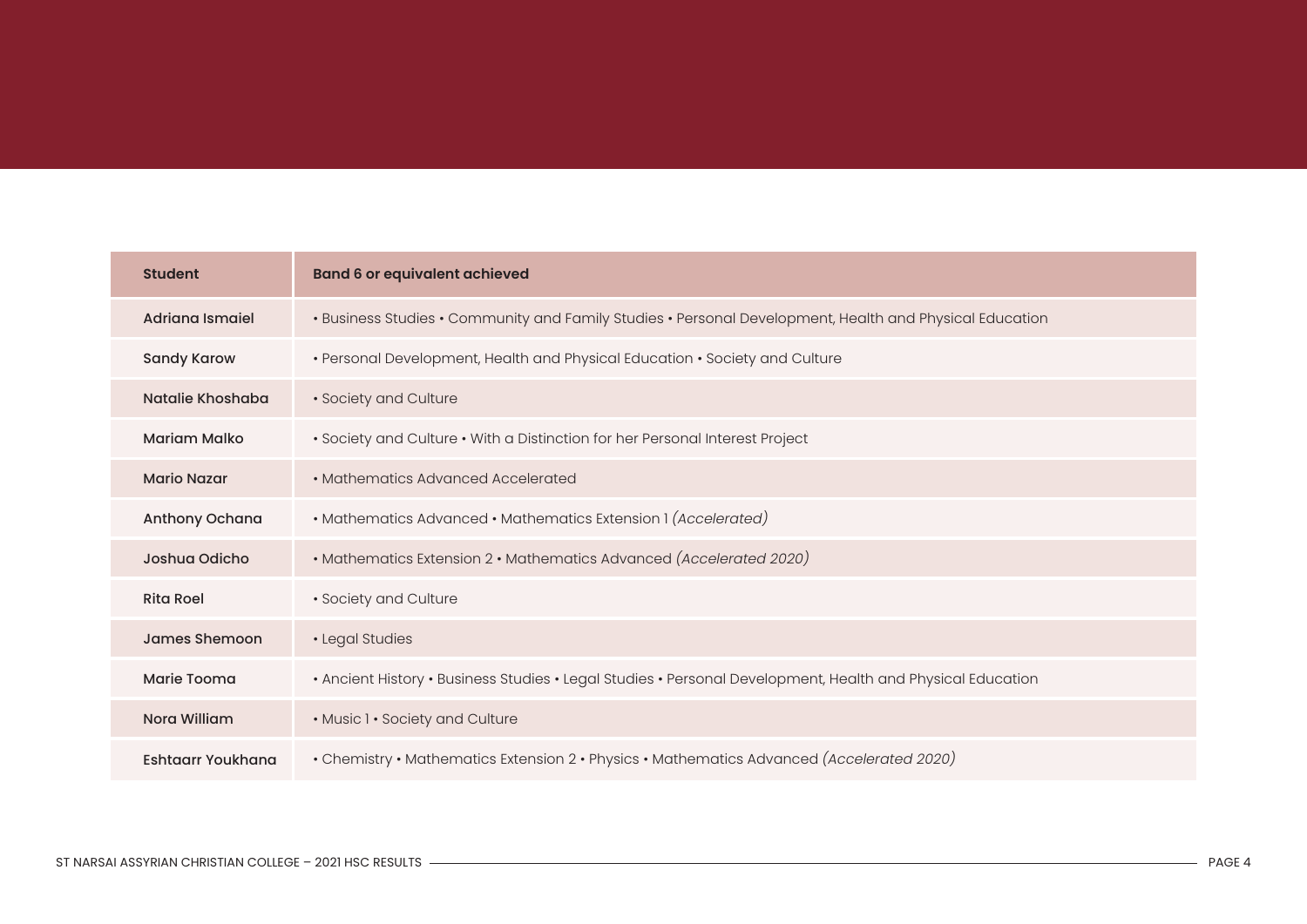## ATAR Results

Our students achieved some great ATAR Results. The following students are congratulated on achieving an ATAR above 90.



Eshtaarr Youkhana **99.00**



Marie Tooma **96.60**

![](_page_4_Picture_6.jpeg)

Angelina Daniel

![](_page_4_Picture_8.jpeg)

![](_page_4_Picture_9.jpeg)

Marina David **95.45**

![](_page_4_Picture_11.jpeg)

Marina Al Ishaq **94.35**

Congratulations to every member of the Class of 2021 on their achievements. Thank you also to their teachers for their dedication and persistence during the most challenging year. We also extend our appreciation to the families of the Class of 2021 for supporting their children throughout their studies.

![](_page_4_Picture_14.jpeg)

Symona Gabriel **93.65**

![](_page_4_Picture_16.jpeg)

Adriana Ismaiel

![](_page_4_Picture_18.jpeg)

![](_page_4_Picture_19.jpeg)

Sandy Karow

![](_page_4_Picture_21.jpeg)

![](_page_4_Picture_22.jpeg)

Sabrina Bizhn

![](_page_4_Picture_24.jpeg)

![](_page_4_Picture_25.jpeg)

Joshua Odicho

**90.20**

ST NARSAI ASSYRIAN CHRISTIAN COLLEGE – 2021 HSC RESULTS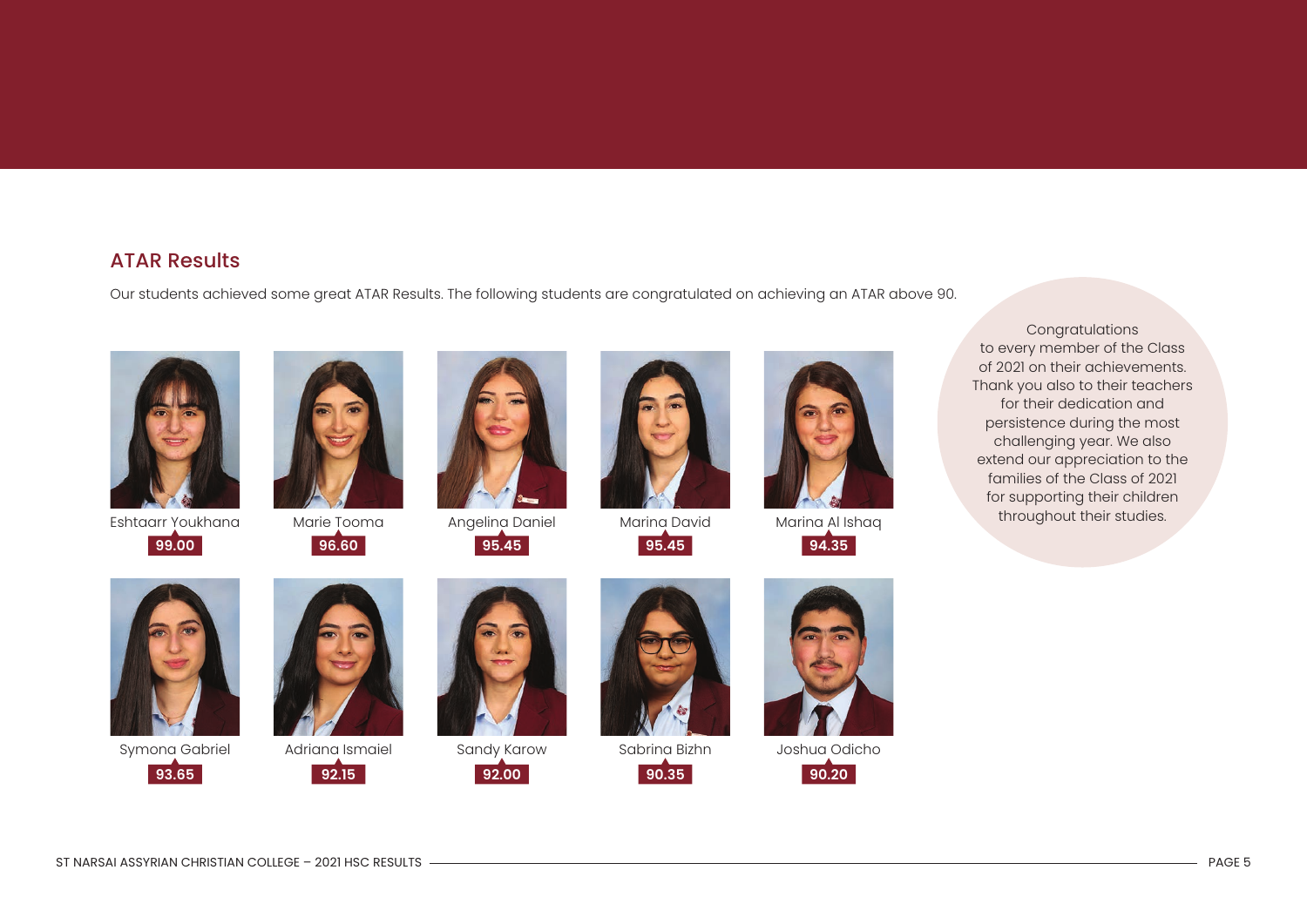![](_page_5_Figure_0.jpeg)